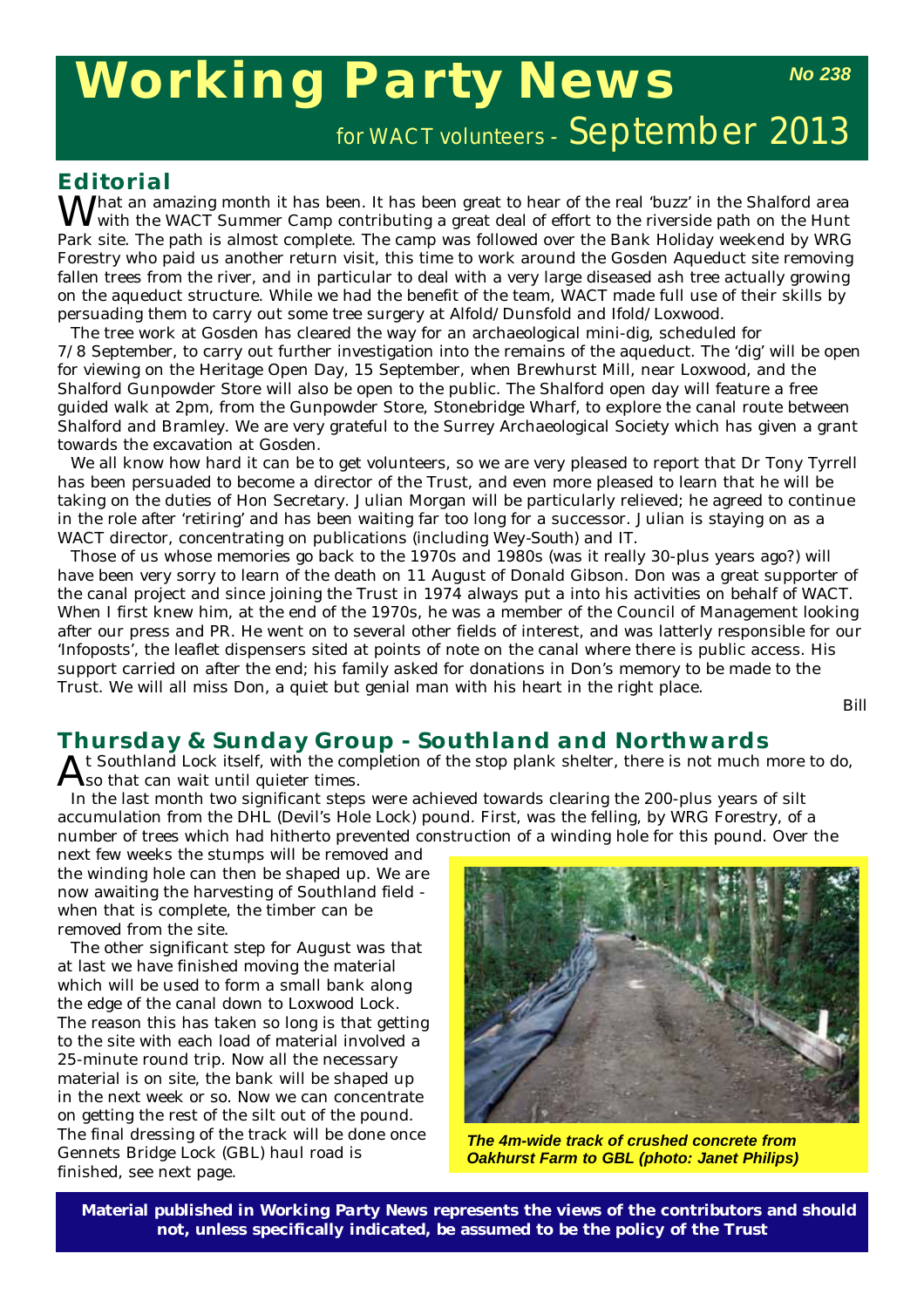At GBL the effort has been to get the haul road in before the weather breaks. Each 100m we put in the Geotex then spread about 120 tonnes of crushed concrete and rolled it in. To enable this work we have used our Hanix 4T, a hired-in 8t excavator and on occasion a 4t excavator and a dumper. We have been using the Trust's roller but it proved unreliable, thanks to rust in the fuel tank. Nevertheless, we were able to use our 'wacker' and for the heaviest work we are hiring in a large roller. Getting all this plant and equipment down a narrow track with no passing places needs very good co-ordination, so well done TSG! 300m is done already, with only another 250m of track to finish. Then we can build the equipment accommodation site, and we will be ready to start the next phase of work.

At some time in the future, when the lock is being built, we will need to divert the bridleway across the canal below the lock. To enable this a pipe has been put in position to ensure that any rain water can be kept well away from the workings. After that we intend to build up the causeway for the bridleway.

Welfare considerations require that we provide toilet facilities on site, and Ace Toilets has sponsored a new Portaloo for us at GBL: thanks Chris. Also, thanks to the landowner, we have been able to install a metered mains water supply, which at this time is giving us warm water. We have also put in 500m of cable and three kiosks for the three-phase electricity supply.

**Join us:** The Thursday & Sunday Group generally meets at 09:30 at Southland; if you need directions please ring 07717 855340 for latest info.

*Eric Walker*

#### **The Mrs Bucket Group - keeping up appearances on Mondays**

nce again, during August we have continued with 'keeping up appearances' at our regular sites. As part of this, we have cleared the growth around the bushes on the steep bank between the canal and the pub garden at Loxwood, discharged the request to restore the lock side arising from the repair to the back pump pipes (hope the grass seed takes!), trimmed the hedge and commenced repainting the notice board by the information centre.

We meet again on 2 September & 16 September, when we hope to tackle some of the outstanding jobs mentioned in last month's WPN.

*Nick Wood*

#### **Hedgelaying Team**

Greetings to you all. Here follows a brief summary of intentions for this season with appropriate<br>1. Hedge trimming at Southland, Baldwins, Drungewick Slipways and Harsfold.  $\boldsymbol{J}$ probable dates.

- 1. Hedge trimming at Southland, Baldwins, Drungewick Slipways and Harsfold.
- 2. Lay last six trees at Southland.
- 3. Coppicing (probably at Devil's Hole).
- 4. Lay last 45/50m at Drungewick Slipways.
- $5<sub>1</sub>$

The following dates have been provisionally arranged:

|      | Sept: Wed 11,      | (Fri 20?),    | Mon 30   |               |
|------|--------------------|---------------|----------|---------------|
| Oct: | Tues 08.           | Wed 16.       | Thurs 24 |               |
|      | Nov: $(Fri 01?)$ , | $(Mon 11?)$ . | Tues 19. | <b>Wed 27</b> |
|      | Dec: Thurs 05.     | Fri 13        |          |               |
|      | Cheers all         |               |          |               |

*Keith Nichols*

| <b>Name</b>           | <b>Group/Project</b>         | Tell                                    | e-mail                         |
|-----------------------|------------------------------|-----------------------------------------|--------------------------------|
| <b>WACT Office</b>    | General enquiries            | 01403 752403                            | office@weyandarun.co.uk        |
| David Daniels         | Visiting working parties     | 01483 505566 Mon-<br>Thurs 8.30-12.30pm | support@weyandarun.co.uk       |
| <b>Michael Bates</b>  | Health & Safety Officer      | 07786 323515                            | michael_bates@weyandarun.co.uk |
| Eric Walker           | <b>Loxwood Projects</b>      | 07717 855340                            | tsg@weyandarun.co.uk           |
| <b>Ray Pick</b>       | <b>MidWeek Working Party</b> | 01483 272443                            | anne.pick@btinternet.com       |
| John Empringham       | Monday Group                 | 01483 562657                            | mondaygroup@weyandarun.co.uk   |
| Kev Baker             | Loxwood Link                 | 02380 861074                            | loxwoodlink@weyandarun.co.uk   |
| John Smith            | <b>Tickner's Depot</b>       | 01903 235790                            | depot@weyandarun.co.uk         |
| <b>Tony Clear</b>     | Winston's Group              | 01903 774 301                           | winstonsgroup@weyandarun.co.uk |
| <b>Keith Nichols</b>  | Hedge laying                 | 01403 753882                            | hedging@weyandarun.co.uk       |
| <b>Bill Nicholson</b> | Northern working parties     | 01844 343 369                           | bill@nwpg.org.uk               |
| <b>Bill Thomson</b>   | <b>Working Party News</b>    | 07777 668 928                           | bill_thomson@weyandarun.co.uk  |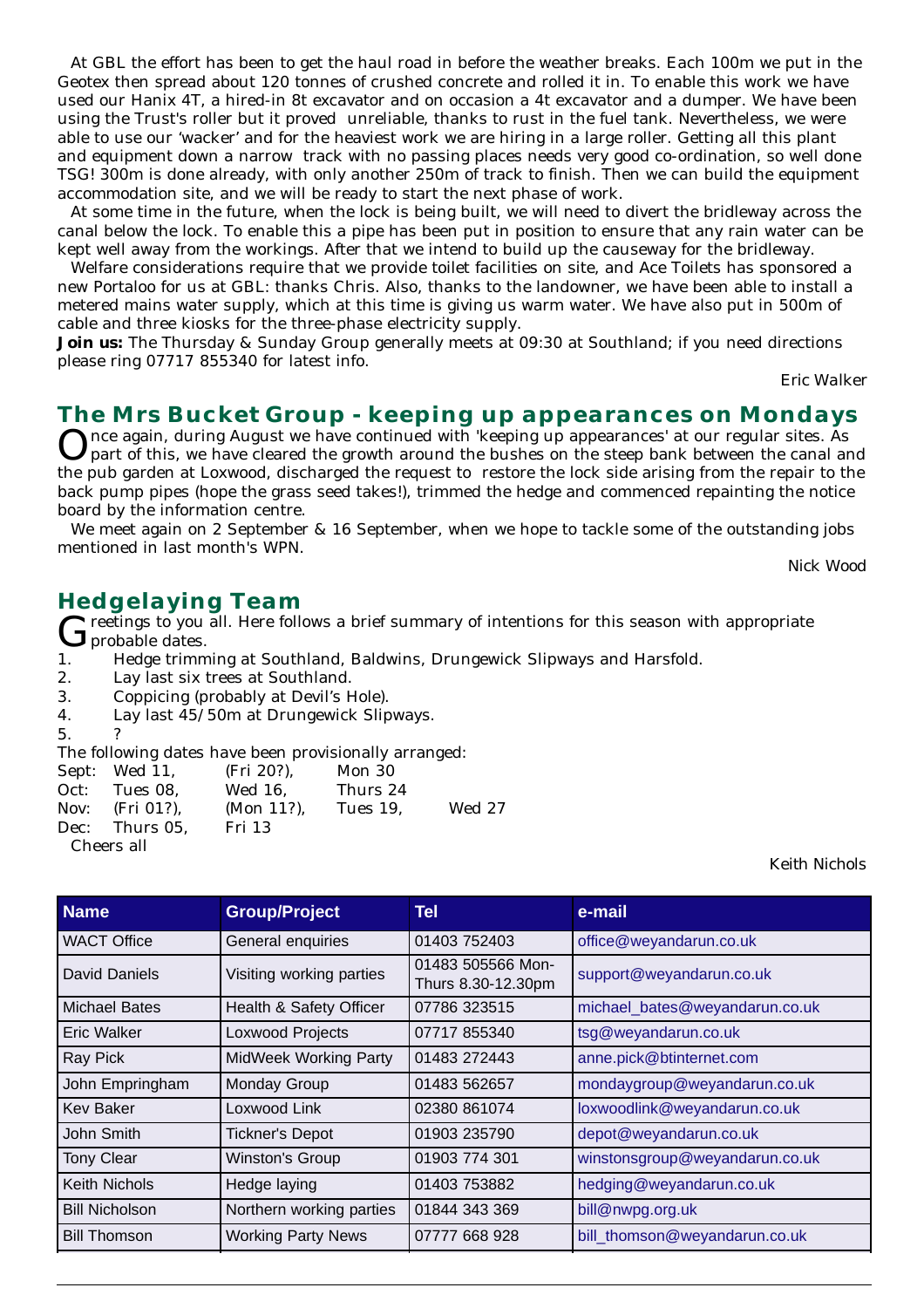## **Mid Week Working Party**

Having not had a lot to say about the Mid Week Working Party, Ray has produced a few notes about recent work, just to show that we have actually been as active as ever. Rumours that the group has been on extended holidays are totally unfounded.

**7 August & 14 August:** The MWWP cleared reeds, over-hanging branches and shrubs to canal and towpath from Compass Bridge to Farnhurst Bridge area. This involved the use of a flat-bottomed punt and ferrying vegetation down the canal to Fastbridge, where the cut material could be placed on a suitable area.

**21 August**: The team cleared one section of the canal at Run Common and burnt on site with the permission of the landowner. This section of the canal will be re-visited in approximately three to four weeks.

**28 August:** Clearing works have now commenced at Pallingham Manor Farm along the canal south of Cook's Bridge in West Sussex.

**Note:** In view of the amount of the work carried out by the MWWP team, Ray Pick (Leader) has now co-opted two volunteers from the team - Dave Verrall and Bob Smith - to assist with inspections of new sites. In addition they are helping to supervise the works each Wednesday and for two weeks of this month they led the team whilst Ray was on leave. The whole team has been very appreciative of their efforts.

*Anne Pick*

### **Winston Harwood Group**

 $\mathbf{W}$ e have been spending most of our time and effort at Lordings. The waterwheel proved more difficult to disassemble than to originally assemble! We now have both central half shafts with the bearings, one broken, three good. Work will be easier and quicker now.

At the same time, we caught up with last autumn/winter's clearance work, leading to better viewing for walkers of the stunning countryside and of the canal in water.

The lock section (by the waterwheel) needed a second cut, keeping it looking like a lock, without water. *Tony Clear (for David Junkisson)*

## **Tickner's Heath Depot**

Well another month of this glorious summer has come and gone, leaving the team relatively shell shocked. Yes, we do occasionally venture into the real world which is at the sharp end of WACT activities. We don't just sit about and expose ourselves to the rays from the great eyeball in the sky here at Tickner's, you know.

As if to make up for the previous slow months, August had us rushing hither and thither. Ensuring Dave Kersley didn't do all the graft, we helped transport planks to GBL for the edging of the new path, also helped get the road roller to site although the beast misbehaved itself and needed the timely intervention of Dave K to get it running again. We also did a certain amount of clearance work from the Hunt Park compound, swelling our already large stockpile of wooden offcuts for our bonfire and concrete fence posts for our growing concrete mountain.

In between, we gave the once over to an electric outboard kindly donated by a member of the Trust. It worked a treat, but needed a little bit of tinkering with the clamping system. The only trouble was that we couldn't give it a test run, as someone has pulled the plug out of the canal at Tickner's. We had hoped to try out the motor on the newly refurbished aluminium boat to which we had fitted a transom, but hey-ho, no boating on the canal for us.

| <b>Working Party Diary</b>                                |                                                                                        |                                                                                   |  |  |  |  |
|-----------------------------------------------------------|----------------------------------------------------------------------------------------|-----------------------------------------------------------------------------------|--|--|--|--|
| <b>Every Sunday and Thursday</b>                          | Mainly construction work                                                               | <b>Contact Eric Walker for details</b>                                            |  |  |  |  |
| Usually first & third Mondays of<br>I the month           | 'Mrs Bucket' - Keeping Up<br>Appearances                                               | Details from John Empringham                                                      |  |  |  |  |
| Every Wednesday                                           | <b>Mid-Week Working Party</b>                                                          | Check with Ray Pick for confirmation of<br>venue                                  |  |  |  |  |
| Every Wednesday (plus Thursday<br>and Sunday as required) | Loxwood Link Maintenance                                                               | Check with Key Baker                                                              |  |  |  |  |
| Every Wednesday                                           | Maintenance sessions at Tickner's<br><b>Heath Depot</b>                                | Contact John Smith/Ken Bacon                                                      |  |  |  |  |
| Tuesdays or Fridays                                       | Winston Harwood Group                                                                  | Contact Tony Clear for details                                                    |  |  |  |  |
| 15 September                                              | Heritage Open Day, Gosden<br>Aqueduct, Shalford Gunpowder<br>Store, and Brewhurst Mill | Please see latest edition of Wey & Arun CT<br>e-newsletter or contact WACT office |  |  |  |  |
| 2 October                                                 | MWWP boat cruise and party                                                             | Contact Geoff Perks, 01403 262855                                                 |  |  |  |  |